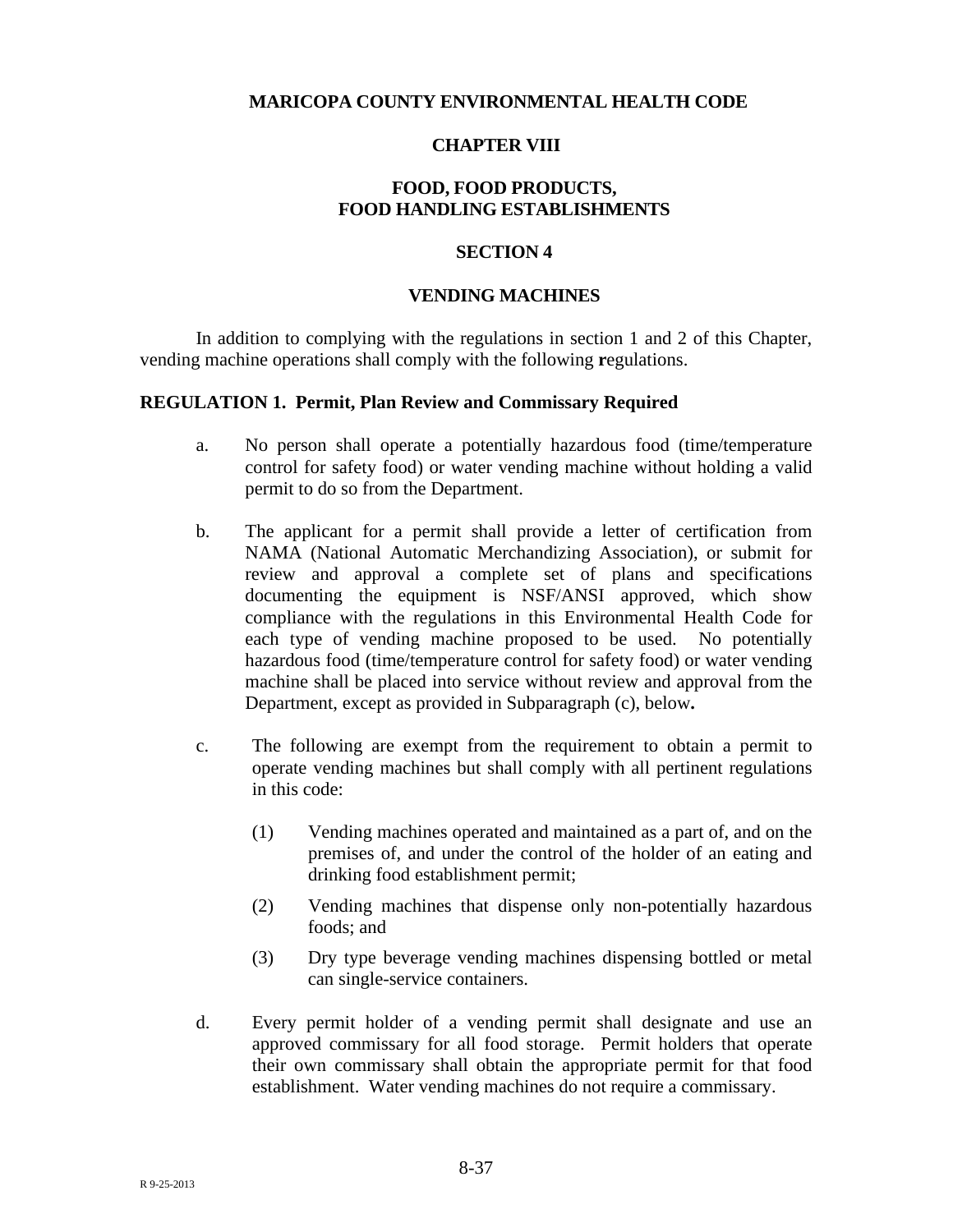# **REGUALTION 2. Permit Display and Necessary Information**

- a. A permanent sign, visible to consumers, showing the permit number assigned by the Department to the permit holder, the permit holder's business name, a unique identifier assigned to the machine by the permit holder, and a telephone number consumers may use to contact the permit holder, of an approved size and style, shall be permanently and conspicuously affixed to each vending machine used by the permit holder.
- b. The permit holder shall maintain a current list of machines by location, if applicable, of all potentially hazardous food (time/temperature control for safety food) and water vending machines under permit. The lists shall provide the unique identifiers and locations for all machines, frequency of service, type of machine (hot, cold, frozen, water, bulk), and the permitted commissary or other establishments from which machines are serviced. This information shall be provided to the Department upon request.
- c. The permit holder shall notify the Department whenever adding new types of vending machines, or conversion of existing machines to dispense potentially hazardous foods (time/temperature control for safety food) other than those for which the permit was issued. Plan review, as stated in Regulation 2., may be required.

# **REGULATION 3. Sanitation, Packaging, and Dispensing**

- a. All foods, beverages and ingredients offered for sale through vending machines, shall be wholesome, free from spoilage, contamination, misbranding, and adulteration; shall be stored or packaged in clean protective containers; and shall be handled, transported and dispensed in a sanitary manner. Fruit shall be washed at a permitted commissary to remove soil and pesticides insecticides, or other chemicals, and allowed to air dry.
- b. Condiments provided in conjunction with food dispensed by a vending machine shall be packaged in individual portions or shall be dispensed from approved sanitary dispensers.
- c. Potentially hazardous foods (time/temperature control for safety food) offered for sale through vending machines shall be dispensed to the consumer in the individual original container or wrapper in which it was placed or such products shall be dispensed into single-service containers. Where potentially hazardous foods (time/temperature control for safety food) are dispensed, bulk supplies of such foods, beverages or ingredients shall be transferred only to a bulk vending machine in which all food contact surfaces have been cleaned and subjected to an effective sanitization process.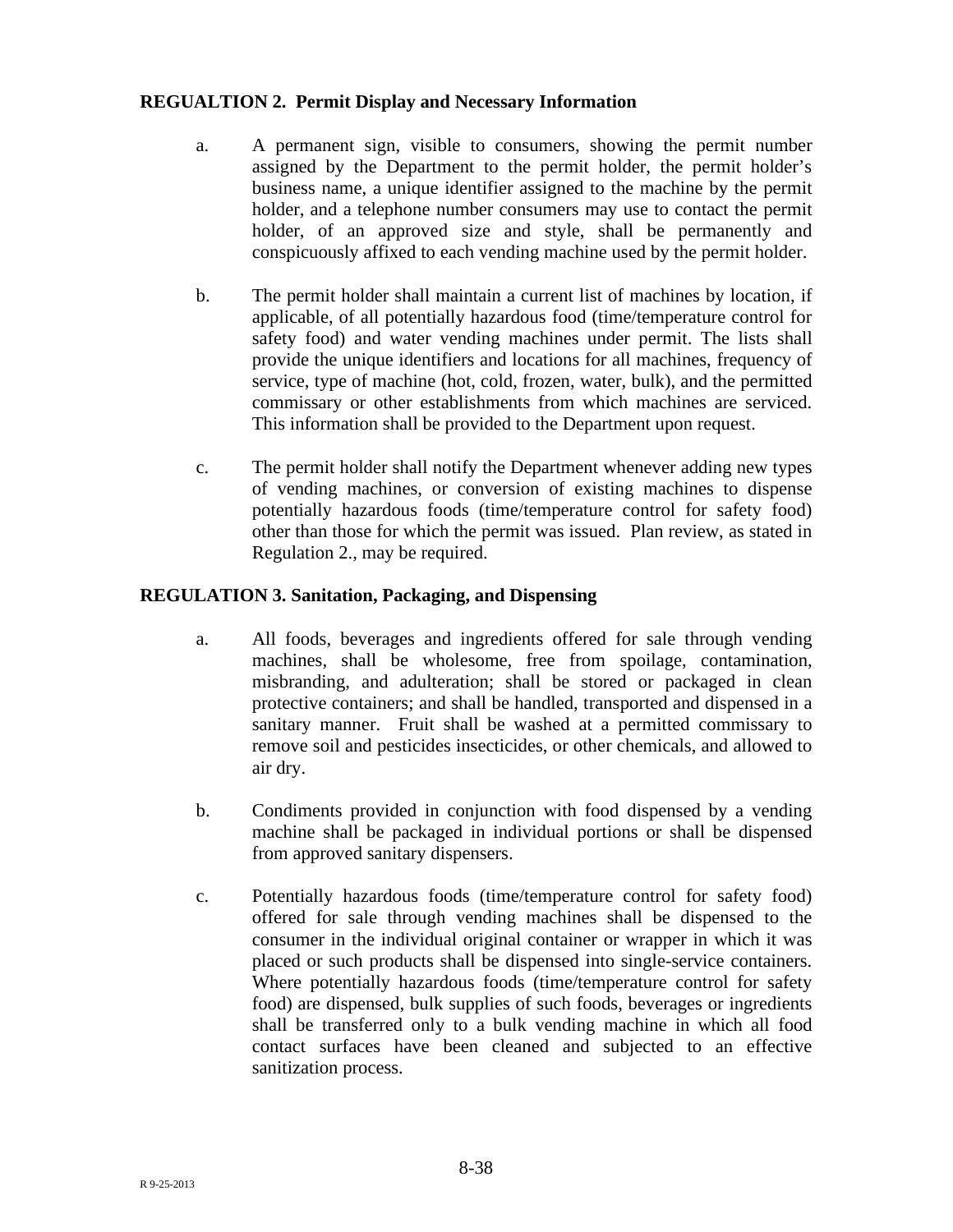- d. Vending machines that hold and vend refrigerated individually prewrapped potentially hazardous food (time/temperature control for safety food) shall bear a "sell by" date positioned on the top or front of the food container.
- e. "Sell by" dates shall be legible and plainly presented (month, date, and year) to the consumer. No food may be re-wrapped or re-dated once placed for sale in a vending machine.

#### **REGULATION 4. Vending Machines, Automatic Shutoff**

a. Refer to the U.S. Food and Drug Administration 2017 Food Code, § 4-204.111, adopted by reference.

## **REGULATION 5. Sampling**

Samples of food, beverage, water, or ingredient thereof shall be taken and examined by or as required by the Department as often as necessary to determine its wholesomeness and freedom from adulteration or misbranding.

#### **REGULATION 6. Cleaning of Equipment**

- a. All multi-use food contact surface parts of vending machines**,** which come into direct contact with any non**-**packaged food, beverage, or food ingredient shall be thoroughly cleaned and undergo a sanitization process at the permitted commissary at intervals prescribed by equipment manufacturers or as frequently as necessary to prevent food contamination, and shall be kept clean.
- b. A record of such cleaning and sanitizing operations shall be maintained by the permit holder for each machine and shall be retained for 30 days.
- c. Microwave ovens provided by the permit holder for consumer use at a vending machine location shall be cleaned each time the vending machines at that vending machine location are serviced.

#### **REGULATION 7. Single-Service Containers**

All single-service containers, used to receive food or beverage in bulk from vending machines shall be kept in sanitary cartons or packages which protect the containers from contamination, stored in a clean dry place until used and handled in a sanitary manner. Containers shall be stored in the original carton or package in which they were placed at the point of manufacture until introduced into the container magazine or dispenser of the vending machine. Single-service containers stored within the vending machine shall be protected from manual contact, dust, insects, rodents, and other contamination.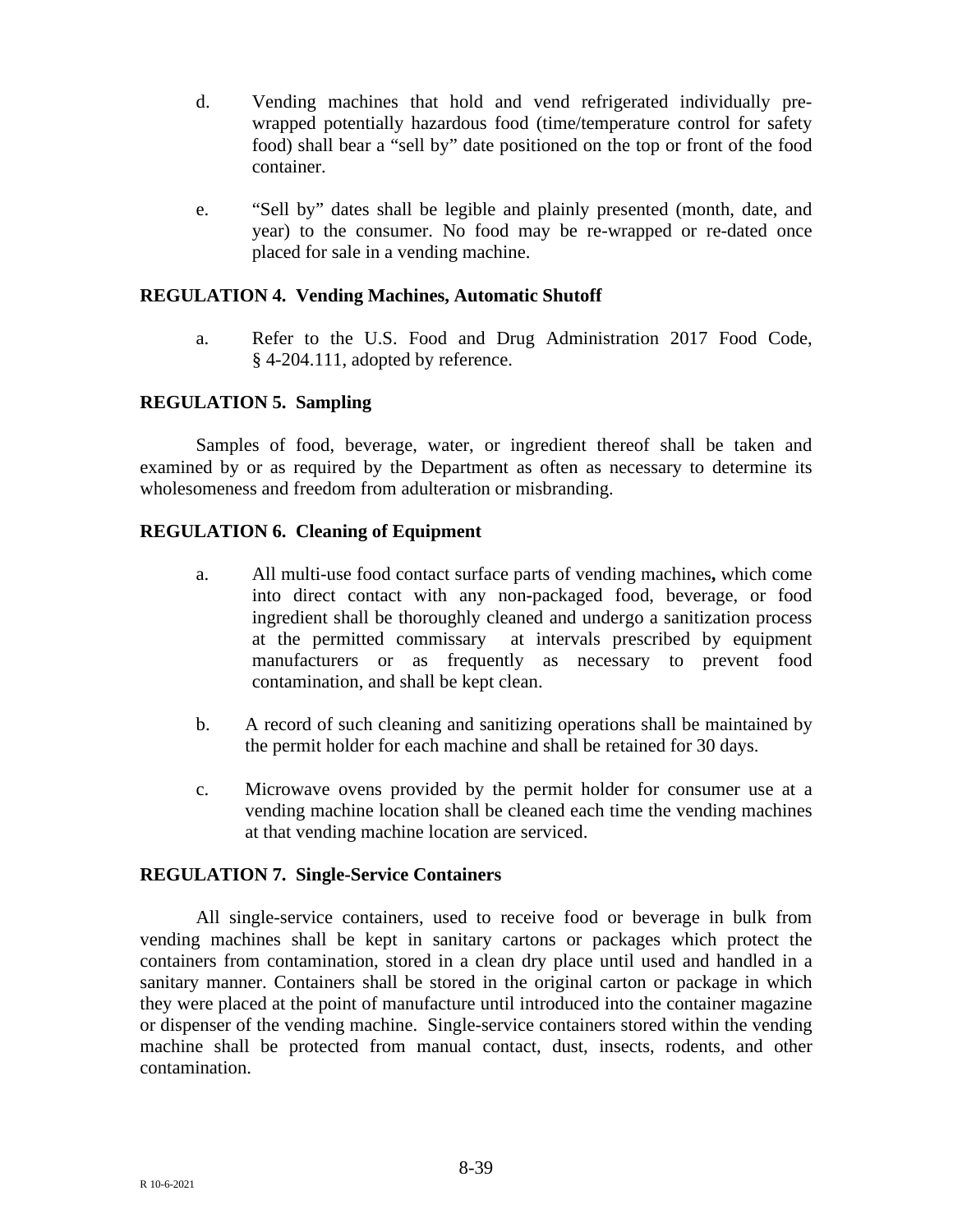# **REGULATION 8. Protection and Ease of Cleaning**

- a. Each vending machine location shall be kept clean.
- b. Unless a vending machine is sealed to the floor so as to prevent seepage underneath, or can be manually moved with ease one or more of the following provisions shall be utilized to facilitate cleaning operations:
	- (1) The machine shall be mounted on legs six or more inches in height above the floor, or four inches above a counter top; or
	- (2) The machine shall be mounted on casters or rollers; or
	- (3) The machine shall be mounted on gliders, which permit it to be moved easily.
- c. The floor area upon which vending machines are located shall be smooth, of cleanable construction and capable of withstanding repeated cleaning.
- d. Adequate hand washing facilities, including hot and cold or tempered running water, soap, single-use gloves, and individual sanitary towels, shall be conveniently located for use by food employees servicing or loading bulk food machines.

#### **REGULATION 9. Sturdy Construction and Design**

a. Refer to the U.S. Food and Drug Administration 2017 Food Code, § 4-204.123, adopted by reference.

#### **REGULATION 10. Condensing Units**

a. Refer to the U.S. Food and Drug Administration 2017 Food Code, § 4-204.18, adopted by reference.

#### **REGULATION 11. Service Connections**

a. Refer to the U.S. Food and Drug Administration 2017 Food Code, § 4-204.123, adopted by reference.

#### **REGULATION 12. Non-Food Contact Surfaces**

Non-food contact surfaces of the interior of vending machines shall be designed and constructed to permit easy cleaning, and to facilitate maintenance operations.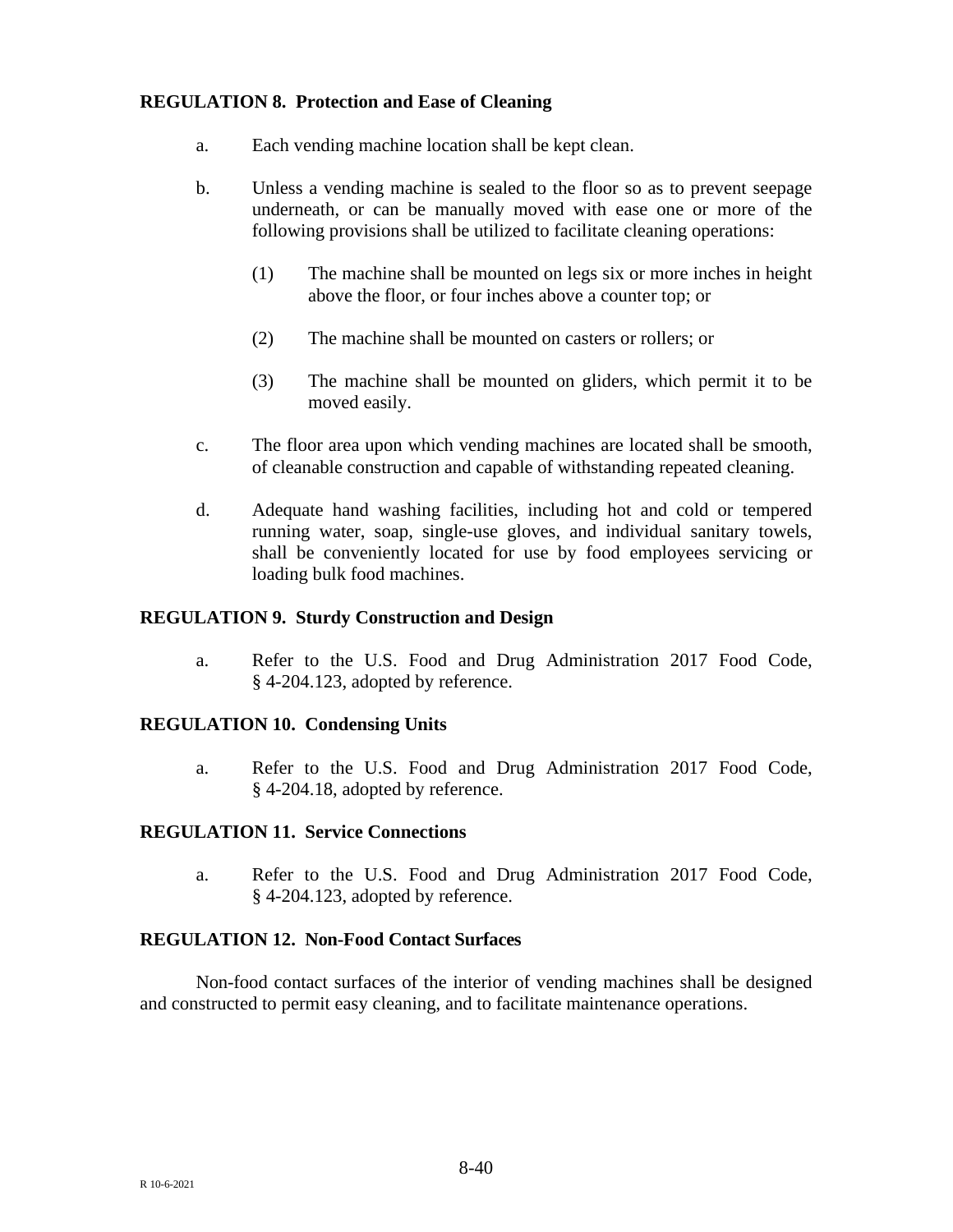### **REGULATION 13. Food Contact Surfaces**

Food contact surfaces of vending machines shall be smooth, in good repair and free of breaks, corrosion, open seams, cracks**,** and chipped places. The design of such surfaces shall preclude routine contact between food and V-type threaded surfaces. All joints and welds in food contact surfaces shall be smooth; and all internal angles and corners of such surfaces shall be rounded to facilitate cleaning. All containers, valves, fittings, chutes, and faucets that are in contact with food or beverage shall be easily and readily removable and so fabricated as to be easily disassembled and when disassembled, all surfaces shall be visible for inspection and cleaning.

- a. In machines of such design that food contact surfaces such as pipes or tubing are not readily removable, CIP (cleaning-in-place) of such pipes and pipe fittings may be permitted; provided,
	- (1) They are so arranged that a detergent solution, water rinse, and sanitizing solution can be circulated throughout the fixed system,
	- (2) Such solutions will contact all interior surfaces,
	- (3) The system is self-draining or otherwise completely rinsed and evacuated, and
	- (4) The procedures result in thorough cleaning and sanitization of the equipment.

## **REGULATION 14. Covers and Openings**

The openings into all nonpressurized containers used for the storage of foods and ingredients, including water, shall be provided with covers, which prevent contamination from reaching the interior of containers. Such covers shall be designed to provide a flange, which overlaps the opening, and shall be sloped to provide drainage away from the cover surface. Concave covers or cover areas are prohibited. Any port opening through the cover shall be flanged upward at least 3/8" and shall be provided with a cover that overlaps the flange. Condensation or drip-deflecting aprons shall be provided on all piping, thermometers, equipment, rotary shafts and other functional parts extending into the container, unless a water-tight joint is provided. Such aprons shall be considered as satisfactory covers for those openings, which are in continuous use. Gaskets, if used, shall be of a material, which is nontoxic, stable and nonabsorbent, and shall have a smooth surface. All gasket retaining grooves shall be readily cleanable.

## **REGULATION 15. Dispensing Equipment, Protection of Equipment and Food.**

a. Refer to the U.S. Food and Drug Administration 2017 Food Code, § 4-204.13, adopted by reference.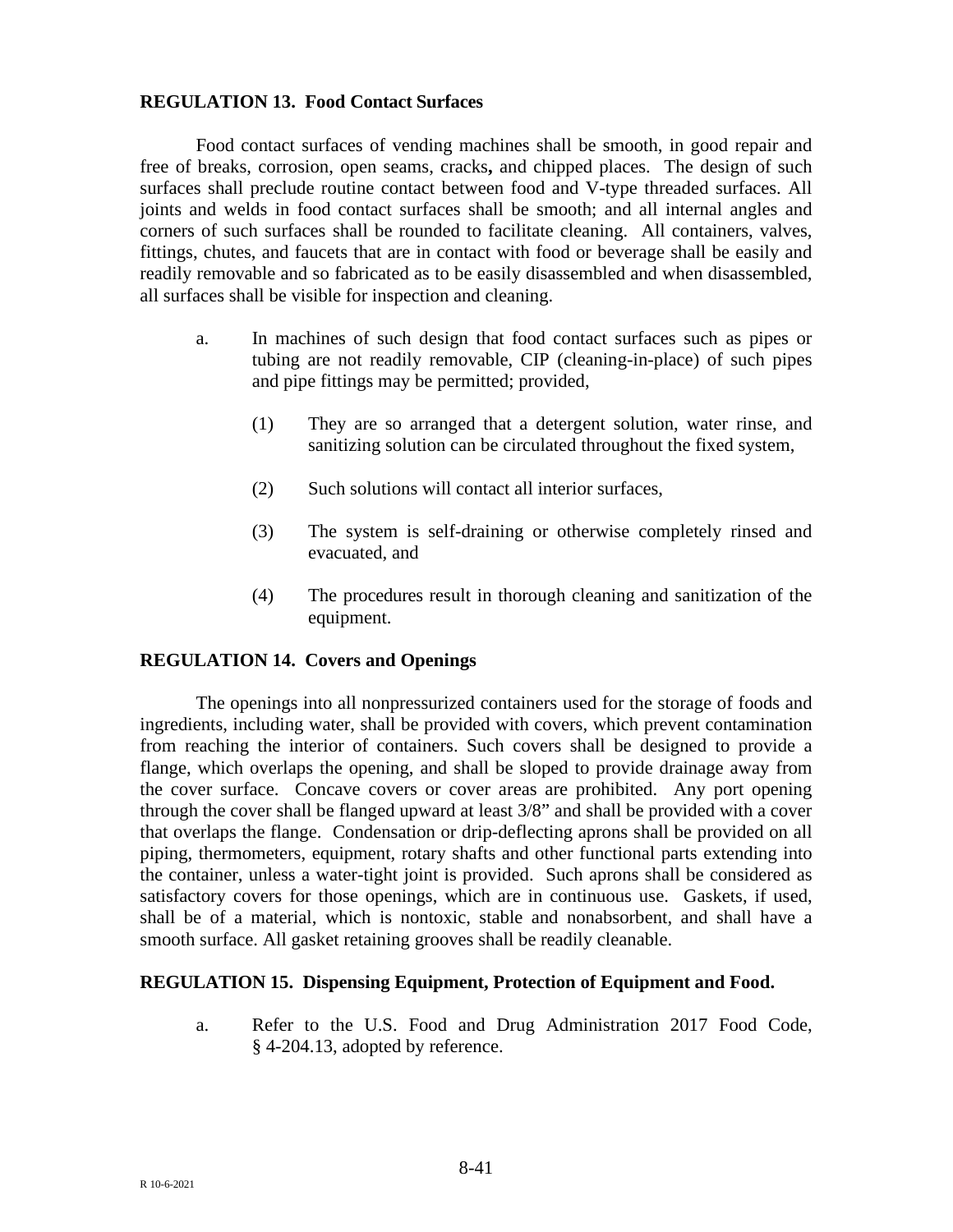#### **REGULATION 16. Food Storage Compartment**

Every food storage compartment within vending machines dispensing packaged liquid foods shall be self-draining or shall be provided with a drain outlet, which permits complete draining of the compartment or diversion devices and retention pans. All such drains shall be easily cleanable.

#### **REGULATION 17. Container Opening Devices**

a. Refer to the U.S. Food and Drug Administration 2017 FDA Food Code, Regulation 4-204.19, adopted by reference.

#### **REGULATION 18**. **Water Standards**

- a. Water used in or dispensed from vending machines shall be of a safe and sanitary quality, and from an approved source. Water used as a product ingredient shall be piped into the vending machine under pressure. Such machines shall be equipped with an approved pressure type backflow prevention device and all connections and fittings shall be installed in accordance with applicable plumbing regulations. Containers for the storage of water shall be designed and maintained as food contact surfaces.
- b. External water fill ports or drawers of vending machines shall be designed so that covers and drawers are secured to the machine. Where unauthorized persons may have access to these ports or drawers, external fill port covers or drawers shall be equipped with locks or similar safeguards.

## **REGULATION 19. Water Filters**

Water filters and other water conditioning devices shall be of a type, which may be disassembled for periodic cleaning and replacement. Replacement elements shall be handled in a sanitary manner.

#### **REGULATION 20. Carbonated Water**

- a. If used, water filters or other water conditioning devices shall be of a type which may be disassembled for periodic cleaning or replacement of the active element. Replacement elements shall be handled in a sanitary manner.
- b. To prevent leaching of toxic materials caused by possible interaction of carbonated water with piping and contact surfaces, post-mix soft drink vending machines, which are designed with an incoming water supply air gap shall have no copper tubing or other potentially toxic water system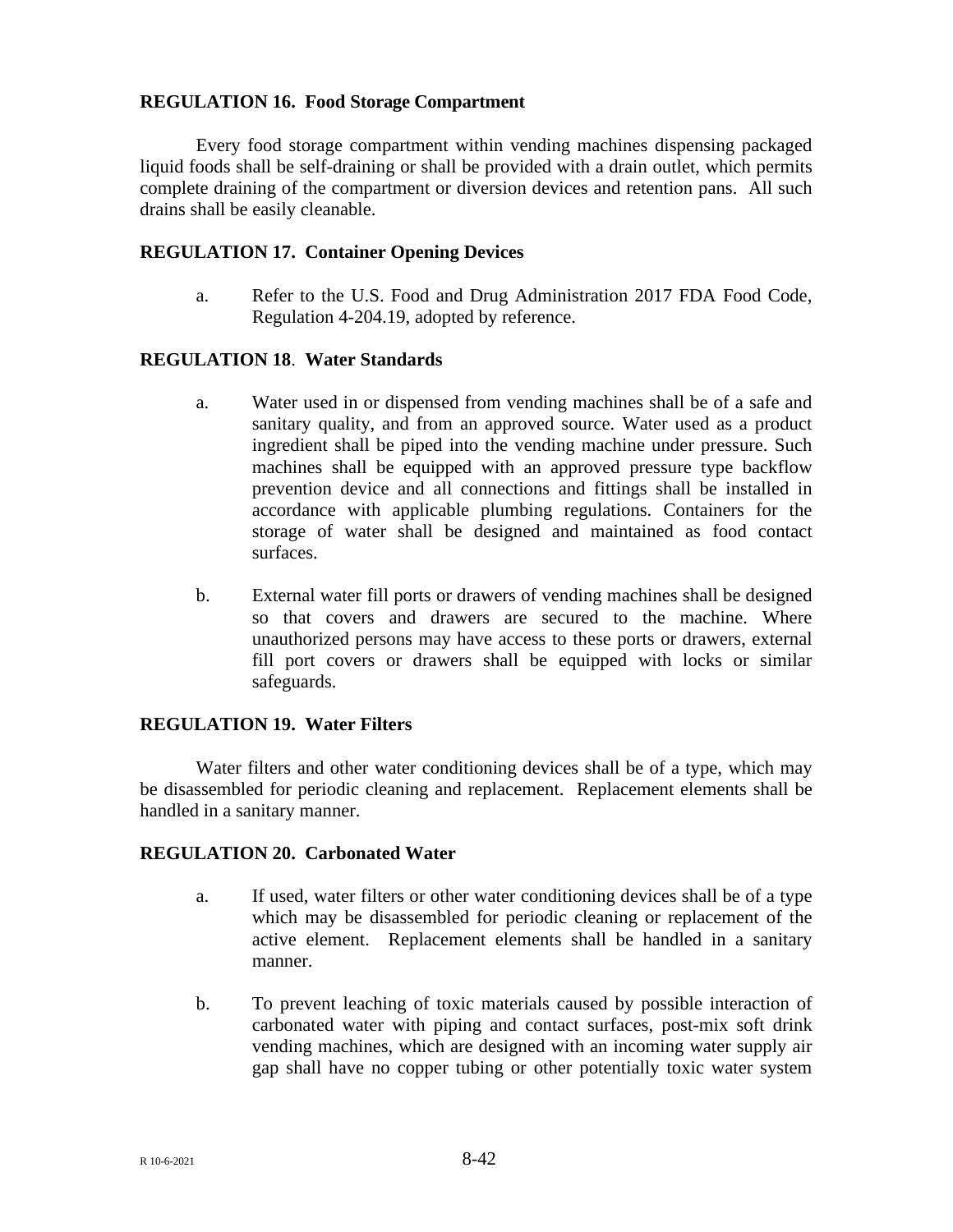tubing between the air gap and the downstream, carbonated water dispensing nozzle.

- c. To prevent leaching of toxic materials caused by possible interaction of carbonated water with piping and contact surfaces, post-mix soft drink vending machines**,** which are directly connected to the external water supply system shall be equipped with a double (or two single) check valves and a vented valve or similar backflow preventer immediately upstream from the carbonator, with no copper tubing or other potentially toxic tubing or contact surfaces in or downstream from the check and vented valves.
- d. In all vending machines in which carbon dioxide is used as a propellant, all food-contact surfaces from the check valves or other protective devices, including the valves or devices, shall be of such material as to preclude the production of toxic substances which might result from interaction with carbon dioxide or carbonated water.

## **REGULATION 21. Check Valves**

Where check valves are used for the protection of the water supply, a screen of not less than 100 mesh to the inch shall be installed in the water supply line immediately upstream from the check valves in a location which permits for servicing or replacement.

## **REGULATION 22**. **Storage and Removal of Waste**

- a. Trash or other waste materials shall be removed from the vending machine location as frequently as necessary to prevent a public health nuisance and shall be disposed of in an approved manner.
- b. Self-closing, leak-proof, readily cleanable, plainly labeled**,** and designated waste container or containers shall be provided in the vicinity of each machine or machines to receive used cups, cartons, wrappers, straws, closures, and other single-service items. Such waste containers shall not be located within the vending machine; provided, that an exception may be made for machines dispensing only packaged beverages with crown closures.
- c. Suitable racks or cases shall be provided for multi-use containers or bottles.

## **REGULATION 23. Vending Machines, Liquid Waste Products.**

a. Refer to the U.S. Food and Drug Administration 2017 FDA Food Code, Regulation 4-204.121, adopted by reference.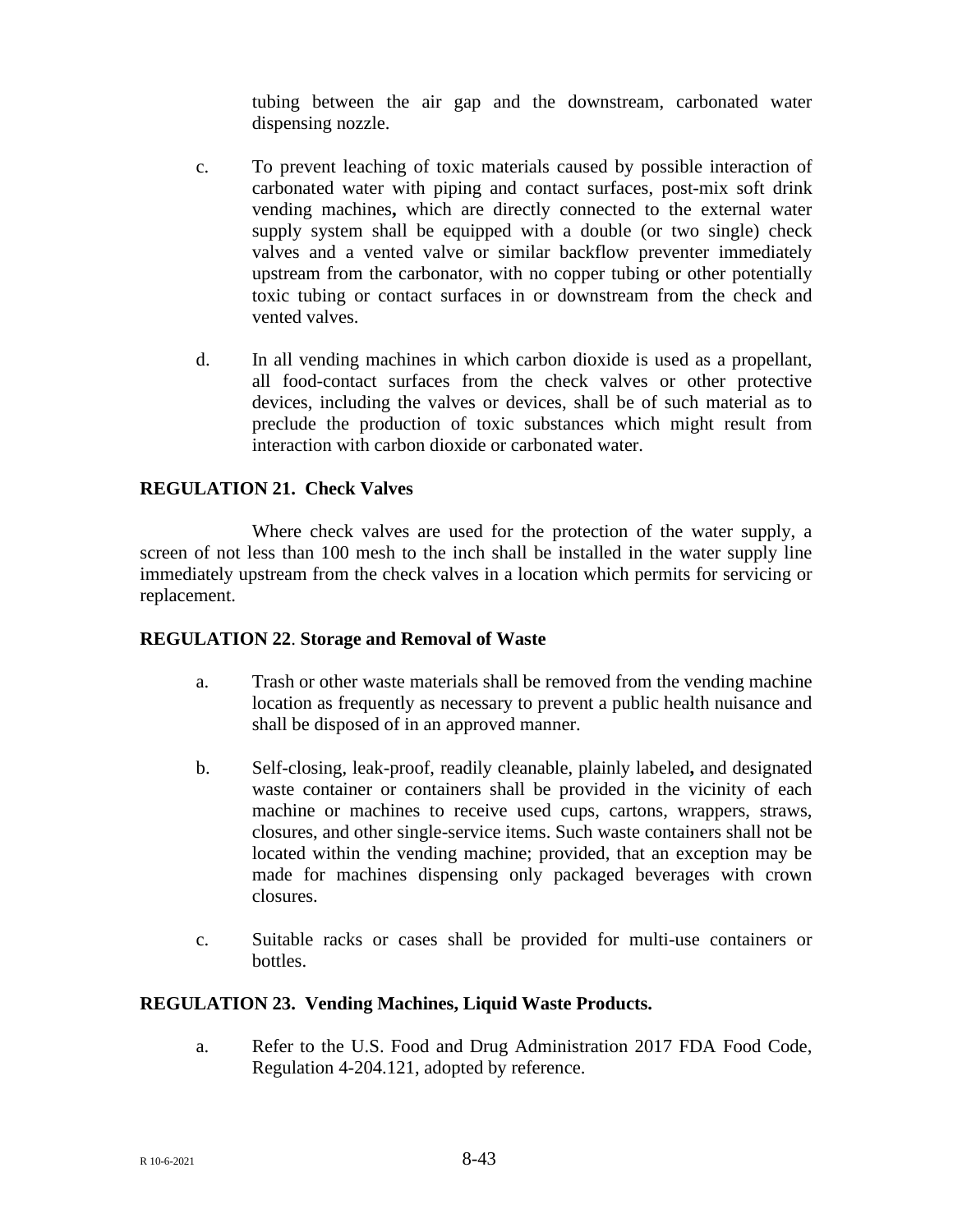## **REGULATION 24. Protection While In Transit**

Food, beverages, or ingredients while in transit to vending machine locations shall be protected from the elements, dirt, dust**,** and insects, rodents, and other contamination. Similar protection shall be provided for single-service containers and for food contact surfaces of equipment, containers and devices in transit to vending machine locations.

#### **REGULATION 25. Temperature While Delivering**

Potentially hazardous foods (time/temperature control for safety food**)** or beverages, while in transit to vending machine locations shall be maintained at a temperature of not more than  $5^{\circ}$ C. (41°F.) or at a temperature not less than  $57^{\circ}$ C. (135°F.), whichever is applicable.

#### **REGULATION 26. Sanitary Standards for Food Employees**

a. Refer to the U.S. Food and Drug Administration 2017 FDA Food Code, Regulation 3-301.12 and 3-301.11, adopted by reference.

#### **REGULATION 27. Water Vending Machines**

- a. Water supplied to a vending machine shall be from an approved source. Water dispensed from water vending machines shall meet or exceed Federal and State Drinking Water Standards.
- b. Samples shall be periodically taken from each water vending machine by the permit holder, but no less than once every 12 months, and provided to a laboratory certified by the State of Arizona for analysis to detect coliform bacteria. If laboratory results are unsatisfactory, machine shall be taken out of service, the Department shall be notified and the machine will not be put back into service until such time as satisfactory sampling results are provided to the Department. Records of the results of laboratory analysis of periodic samples and any subsequent samples necessary because of unsatisfactory results shall be maintained for two years by the permit holder and shall be made available to the Department upon request.
- c. Physical requirements for approved machines:
	- (1) The outlet nozzle shall be isolated in such a manner as to deny the consumer access to the nozzle.
	- (2) Provisions shall be made to deactivate the machine and prevent further vending if any malfunction occurs within the machine or if resistance across the filters reaches a predetermined pressure beyond which the filter is no longer effective.